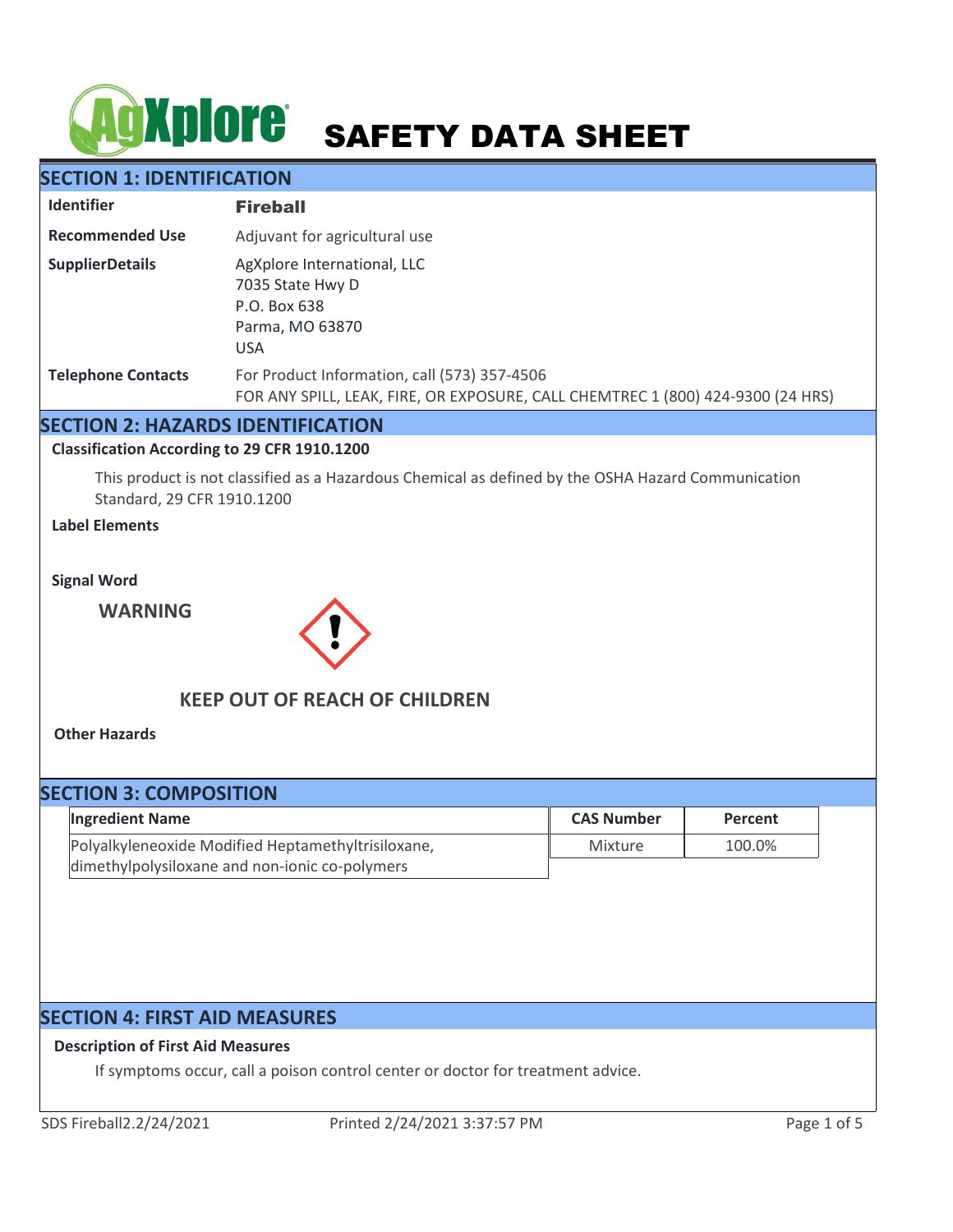If in eyes: Hold eye open and rinse slowly and gently with water for 15-20 minutes. Remove contact lenses, if present, after the first 5 minutes, then continue rinsing eye.

If on skin: Take off contaminated clothing. Rinse skin immediately with plenty of water for 15-20 minutes. If swallowed: Call a poison control center or doctor immediately for advice. Have person sip a glass of water if able to swallow Do not induce vomiting unless told to do so by a poison control center or doctor. Do not give anything by mouth to an unconscious person.

If inhaled: Move person to fresh air. If person is not breathing, call 911 or an ambulance, then give artificial respiration, preferably by mouth-to-mouth, if possible.

# **Most Important Symptoms and Effects Acute and Delayed**

## **Immediate Medical Attention and Special Treatment**

Treat symptomatically. Have container with you when seeking medical advice.

Note to physician: No specific antidote. Treat symptomatically and according to the condition of the patient.

# **SECTION 5: FIRE-FIGHTING MEASURES**

## **Extinguishing Media**

Use water fog or fine spray, dry chemical fire extinguishers, carbon dioxide fire extinguishers, or foam. Do not use direct water stream, as this may spread the fire.

## **Special Hazards Arising from the Substance or Mixture**

Avoid inhaling the fumes.

## **Special Protective Equipment and Precautions for Firefighters**

Wear positive-pressure self-contained breathing apparatus (SCBA) and protective fire-fighting gear. If protective equipment is not available or is not used, fight fire from a protected location or safe distance. Consider the use of unmanned hold holders or monitor nozzles. Keep people away. Isolate the fire and deny unnecessary entry. Move container from fire area if this is possible without hazard. Immediately withdraw all peronnel from the area in case of rising sound from venting safety devices or discoloration of the container. Use water spray to cool fire exposed containers and fire affected zone until fire is out and the danger of reignition has passed.

# **SECTION 6: ACCIDENTAL RELEASE MEASURES**

# **Personal Precautions Protective Equipment and Emergency Procedures**

Avoid inhalation of vapors, dusts, and spray mist. Avoid contact with skin and eyes. Spilled material may cause a slipping hazard. Use appropiate personal protective equipment (see section 8).

#### **Environmental Precautions**

Prevent further spillage if safe to do so. Prevent from entering into soil, ditches, sewers, waterways, and/or groundwater.

#### **Methods and Materials for Containment and Cleanup**

Contain spilled material if possible. Absorb with inert material and dispose of in accordance with applicable regulations. See additional information in Section 13 Disposal Considerations.

# **SECTION 7: HANDLING AND STORAGE**

# **Advice on Safe Handling**

Wear protective equipment. Avoid contact with eyes, skin, and clothing. Do not eat, drink, or smoke while handling this product. Ensure adequate ventilation. Avoid inhalation of dusts, vapors, or spray mist. Avoid prolonged exposure. Wash hands thoroughly after handling.

#### **Conditions for Safe Storage**

Store in original container. Do not freeze. Store away from direct sunlight or ultraviolet light. Store in a dry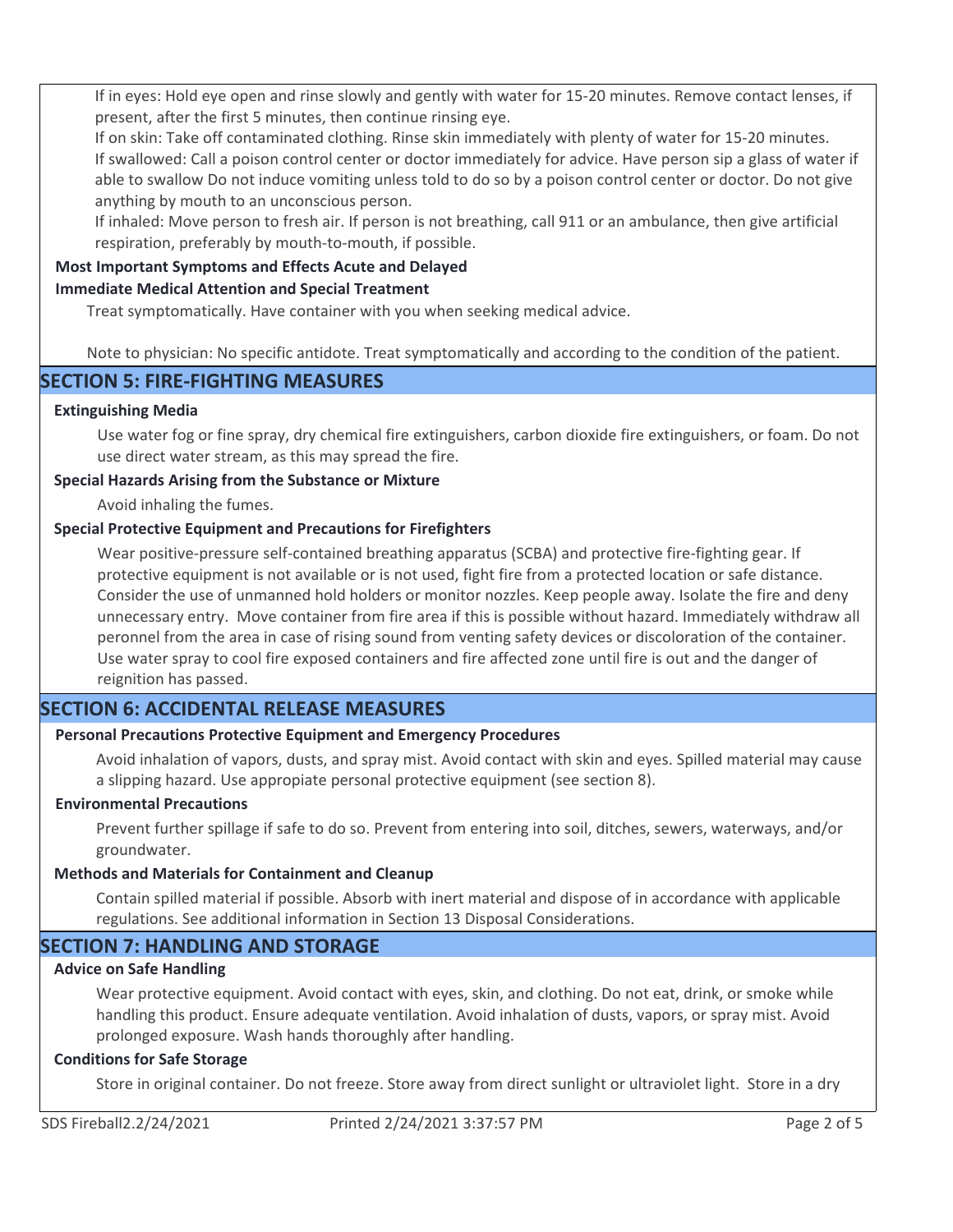place. Do not reuse empty container. Do not allow water to be introduced into container. Do not contaminate water, food, or feed by storage or disposal.

# **SECTION 8: EXPOSURE CONTROLS/PERSONAL PROTECTION**

#### **Control Parameters**

No TLV/PEL listings for this mixture.

Appropriate engineering controls: Provide adequate ventilation. Provide eyewash station and safety shower.

## **Exposure Controls**

Personal Protective Equipment: Wear splashproof goggles or shielded safety glasses, chemical-resistant gloves, long pants, long-sleeved shirt, shoes plus socks, and a chemical-resistant apron.

# **SECTION 9: PHYSICAL AND CHEMICAL PROPERTIES**

| <b>Physical State</b> | Liquid                 |
|-----------------------|------------------------|
| Appearance/Color      | Clear to cloudy        |
| Odor                  | Mild Odor              |
| <b>Odor Threshold</b> | No test data available |
| рH                    | $ 5.0 - 6.0 $          |
| <b>Freezing Point</b> | 32 °F                  |
| <b>Flash Point</b>    | Closed Cup 102 °C      |
| <b>Vapor Pressure</b> | No test data available |

| ШЬ                                     |                        |  |  |
|----------------------------------------|------------------------|--|--|
| <b>Evaporation Rate</b>                | Not Established        |  |  |
| Specific Gravity (H2O = $1.0$ )        | 1.02                   |  |  |
| <b>Solubility in Water (by Weight)</b> | Dispersible            |  |  |
| <b>Autoignition Temperature</b>        | No test data available |  |  |
| <b>Decomposition Temperature</b>       | No test data available |  |  |
| <b>Viscosity</b>                       | Not available          |  |  |
| <b>Liquid Density</b>                  | 8.3 lbs/gal            |  |  |

# **SECTION 10: STABILITY AND REACTIVITY**

## **Reactivity**

Stable. No dangerous reaction potential known under normal conditions of use.

### **Chemical Stability**

Stable under normal temperature and storage conditions.

#### **Possibility of Hazardous Reactions**

Stable under normal conditions.

## **Conditions to Avoid**

Avoid exposure to strong oxidizers, strong bases, and strong acids. Avoid extreme heat, open flame, sparks, and other sources of ignition.

#### **Incompatible Materials**

Strong acids, strong bases, and strong oxidizers.

#### **Hazardous Decomposition Products**

Decomposition products depend upon temperature, air supply, and the presence of other materials. Decomposition products may include, but are not limited to: aldehydes, alcohols, esters, and organic acids.

# **SECTION 11: TOXICOLOGICAL INFORMATION**

#### **Information on Toxicological Effects**

Routes of Exposure: Eye contact: May cause irritation. Skin contact: Can be absorbed, may cause irritation. Inhalation: Unknown. Ingestion: Unknown.

Exposure symptons: Eye irritation: stinging, tearing, redness, swelling, and blurred vision. Skin irritation: Burning and skin damage. Allergic skin reaction: Redness and rash.

Acute and Chronic effects: Contact may irritate or burn eyes. Components may be absorbed into the body through the skin. Prolonged inhalation may be harmful. Prolonged exposures may cause chronic effects.

Acute Toxicity: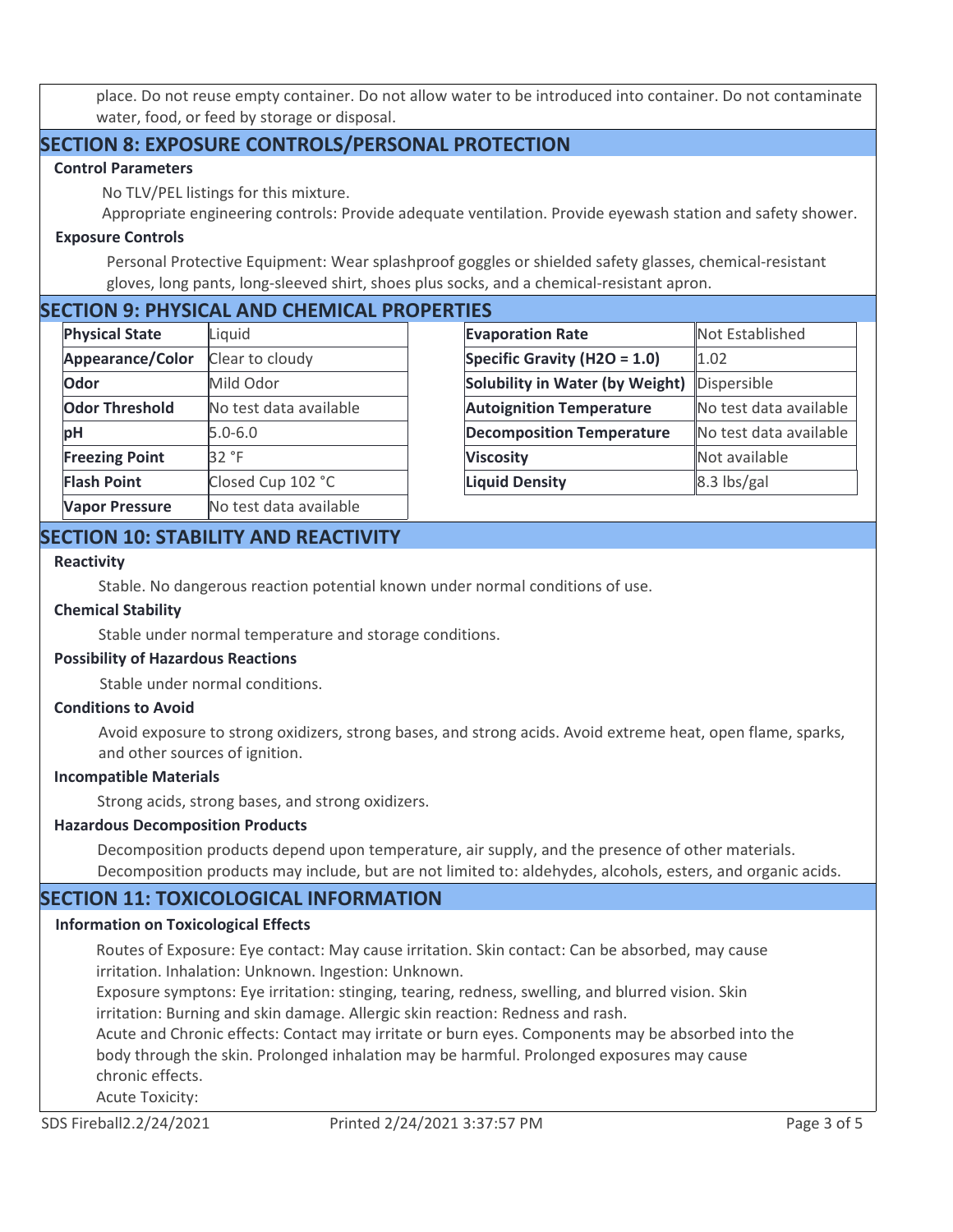Oral: N/A Dermal: N/A Eye damage/eye irritation: May cause slight temporary eye irritation. Mist may cause eye irritation. Skin corrosion/irritation: N/A Carcinogenicity: N/A

# **SECTION 12: ECOLOGICAL INFORMATION**

## **Ecotoxicity**

This product is not classified as environmentally hazardous.

Aquatic Acute Toxicity: EC50 Algae: N/A LC50 Crustacea: N/A LC50 Fish: N/A

#### **Persistence and Degradability**

Material is readily biodegradable.

### **Bioaccumulative Potential**

No data available.

#### **Mobility in Soil**

No data available.

### **Other Adverse Effects**

No other known adverse effects.

# **SECTION 13: DISPOSAL CONSIDERATIONS**

#### **Waste Treatment Methods**

Do not reuse empty container. Triple rinse, then offer for recycling or disposal in a sanitary landfill, or by other means in accordance with local, state, and federal regulations.

Dispose of waste materials at an approved waste disposal facility. Do not dump material in sewer or any body of water, or on the ground.

# **SECTION 14: TRANSPORT INFORMATION**

#### **Transportation**

DOT Non-Bulk: Not Regulated DOT Bulk: Not Regulated

# **SECTION 15: REGULATORY INFORMATION**

#### **Safety, Health, and Environmental Regulations**

NFPA Hazard Rating: (0 = Least, 1= Slight, 2=Moderate, 3=High, 4= Severe)

- 0 Health
- 1 Fire
- 0 Reactivity

SARA Title III Hazard Notification and Reporting:

 Section 302 Extremely Hazardous Substances: This product is not known to contain any Extremely Hazardous Substances.

 Sections 311 and 312 Hazard Categories: Immediate (Acute) Health Hazard: No Delayed (Chronic) Health Hazard: No